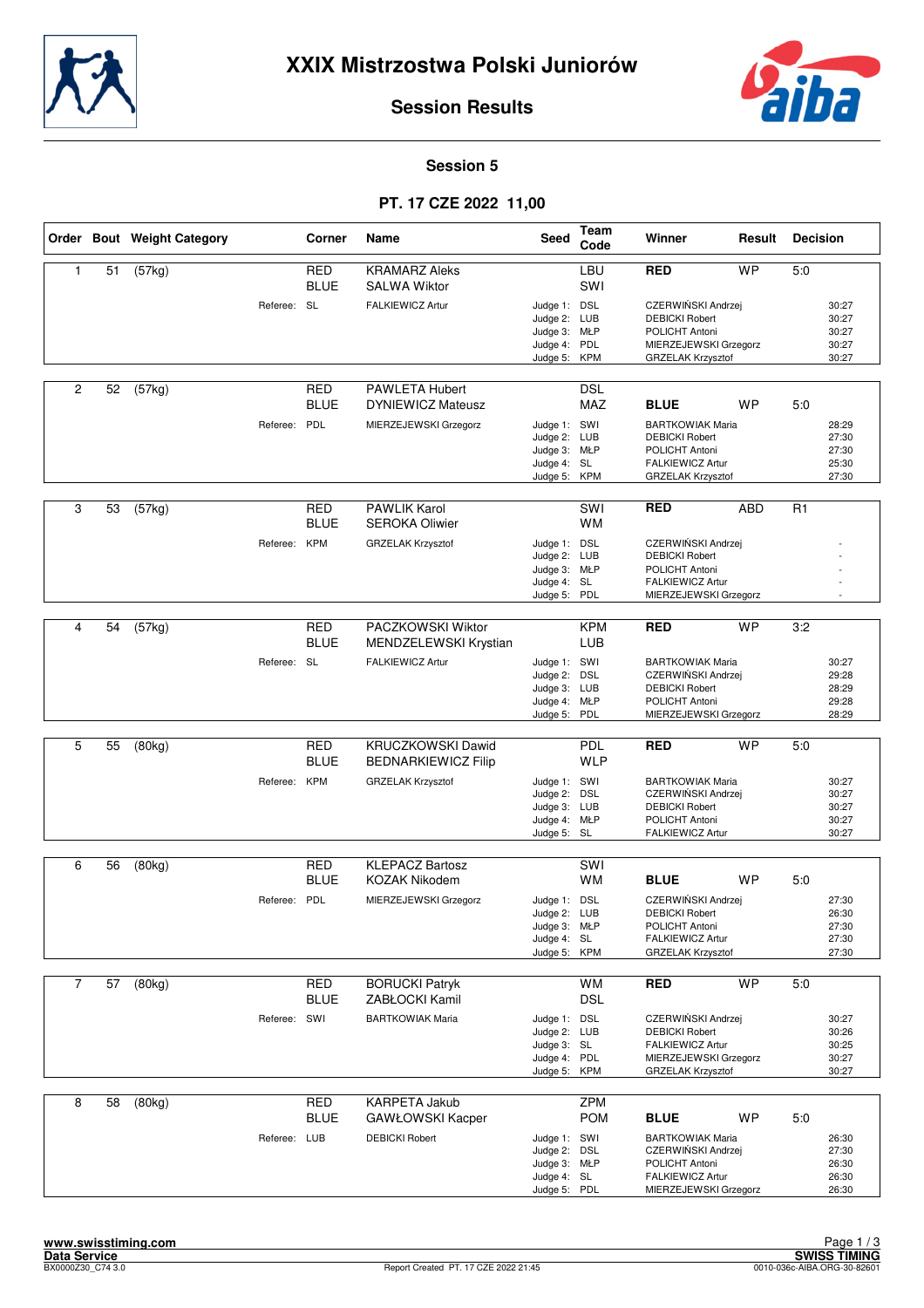



### **Session 5**

# **PT. 17 CZE 2022 11,00**

|    |    | Order Bout Weight Category |              | Corner                    | Name                                           | Seed                                                                         | Team<br>Code            | Winner                                                                                                                    | Result     | <b>Decision</b> |                                           |
|----|----|----------------------------|--------------|---------------------------|------------------------------------------------|------------------------------------------------------------------------------|-------------------------|---------------------------------------------------------------------------------------------------------------------------|------------|-----------------|-------------------------------------------|
| 9  | 59 | (92kg)                     |              | <b>RED</b><br><b>BLUE</b> | PERA Olaf<br><b>KOWALUK Łukasz</b>             |                                                                              | <b>WLP</b><br>LBU       | <b>RED</b>                                                                                                                | <b>WP</b>  | 5.0             |                                           |
|    |    |                            | Referee: DSL |                           | CZERWIŃSKI Andrzej                             | Judge 1: SWI<br>Judge 2: LUB<br>Judge 3: MŁP<br>Judge 4: SL<br>Judge 5: KPM  |                         | <b>BARTKOWIAK Maria</b><br><b>DEBICKI Robert</b><br>POLICHT Antoni<br>FALKIEWICZ Artur<br>GRZELAK Krzysztof               |            |                 | 30:27<br>30:27<br>30:27<br>29:28<br>30:27 |
| 10 | 60 | (92kg)                     |              | <b>RED</b><br><b>BLUE</b> | <b>MOTASKA Ksawery</b><br><b>TYC Dominik</b>   |                                                                              | <b>WM</b><br><b>MAZ</b> | <b>RED</b>                                                                                                                | <b>RSC</b> | R1              |                                           |
|    |    |                            | Referee: MŁP |                           | POLICHT Antoni                                 | Judge 1: DSL<br>Judge 2: LUB<br>Judge 3: SL<br>Judge 4: PDL<br>Judge 5: KPM  |                         | CZERWIŃSKI Andrzej<br><b>DEBICKI Robert</b><br>FALKIEWICZ Artur<br>MIERZEJEWSKI Grzegorz<br>GRZELAK Krzysztof             |            |                 |                                           |
| 11 | 61 | (92kg)                     |              | RED<br><b>BLUE</b>        | PORZYCZKA Patryk<br>KRZYWDZIŃSKI Igor          |                                                                              | MAZ<br><b>WLP</b>       | <b>RED</b>                                                                                                                | <b>WP</b>  | 5:0             |                                           |
|    |    |                            | Referee: SWI |                           | <b>BARTKOWIAK Maria</b>                        | Judge 1: DSL<br>Judge 2: LUB<br>Judge 3: MŁP<br>Judge 4: PDL<br>Judge 5: KPM |                         | CZERWIŃSKI Andrzej<br><b>DEBICKI Robert</b><br>POLICHT Antoni<br>MIERZEJEWSKI Grzegorz<br><b>GRZELAK Krzysztof</b>        |            |                 | 29:28<br>29:28<br>29:28<br>29:28<br>29:28 |
| 12 |    |                            |              | <b>RED</b>                | <b>KRUPICZOJC Hubert</b>                       |                                                                              | <b>WM</b>               |                                                                                                                           |            |                 |                                           |
|    | 62 | (92kg)                     |              | <b>BLUE</b>               | SZCZEPAŃSKI Igor                               |                                                                              | <b>POM</b>              | <b>BLUE</b>                                                                                                               | ABD        | R <sub>2</sub>  |                                           |
|    |    |                            | Referee: MŁP |                           | POLICHT Antoni                                 | Judge 1: SWI<br>Judge 2: LUB<br>Judge 3: SL<br>Judge 4: PDL<br>Judge 5: KPM  |                         | <b>BARTKOWIAK Maria</b><br><b>DEBICKI Robert</b><br>FALKIEWICZ Artur<br>MIERZEJEWSKI Grzegorz<br>GRZELAK Krzysztof        |            |                 | 9:10<br>9:10<br>9:10<br>9:10<br>9:10      |
|    |    |                            |              |                           |                                                |                                                                              |                         |                                                                                                                           |            |                 |                                           |
| 13 | 63 | $(92+kg)$                  |              | <b>RED</b><br><b>BLUE</b> | <b>ORZECHOWSKI Piotr</b><br><b>OSAJDA Eryk</b> |                                                                              | MAZ<br><b>WLP</b>       | <b>RED</b>                                                                                                                | ABD        | R <sub>1</sub>  |                                           |
|    |    |                            | Referee: DSL |                           | CZERWIŃSKI Andrzej                             | Judge 1: SWI<br>Judge 2: MŁP<br>Judge 3: SL<br>Judge 4: PDL<br>Judge 5: KPM  |                         | <b>BARTKOWIAK Maria</b><br>POLICHT Antoni<br>FALKIEWICZ Artur<br>MIERZEJEWSKI Grzegorz<br>GRZELAK Krzysztof               |            |                 |                                           |
| 14 | 64 | $(92+kg)$                  |              | RED                       | <b>FILO Mateusz</b>                            |                                                                              | ZPM                     | <b>RED</b>                                                                                                                | <b>WP</b>  | 4.0             |                                           |
|    |    |                            |              | <b>BLUE</b>               | WIKTÓR Kacper                                  |                                                                              | SWI                     |                                                                                                                           |            |                 |                                           |
|    |    |                            | Referee: LUB |                           | <b>DEBICKI Robert</b>                          | Judge 1: SWI<br>Judge 2:<br>Judge 3: MŁP<br>Judge 4: SL<br>Judge 5: KPM      | DSL                     | <b>BARTKOWIAK Maria</b><br>CZERWIŃSKI Andrzej<br>POLICHT Antoni<br><b>FALKIEWICZ Artur</b><br><b>GRZELAK Krzysztof</b>    |            |                 | 30:26<br>28:28<br>29:27<br>29:27<br>29:27 |
| 15 | 65 | $(92+kg)$                  |              | RED                       | NOWARA Nathaniel                               |                                                                              | SL                      | <b>RED</b>                                                                                                                | <b>WP</b>  | 4:1             |                                           |
|    |    |                            |              | <b>BLUE</b>               | <b>BUBEL Jakub</b>                             |                                                                              | <b>SL</b>               |                                                                                                                           |            |                 |                                           |
|    |    |                            | Referee: MŁP |                           | POLICHT Antoni                                 | Judge 1: SWI<br>Judge 2: LUB<br>Judge 3: SL<br>Judge 4: PDL<br>Judge 5: KPM  |                         | <b>BARTKOWIAK Maria</b><br><b>DEBICKI Robert</b><br>FALKIEWICZ Artur<br>MIERZEJEWSKI Grzegorz<br><b>GRZELAK Krzysztof</b> |            |                 | 29:28<br>29:28<br>29:28<br>29:28<br>28:29 |
| 16 | 66 | $(92+kg)$                  |              | <b>RED</b>                | RZESZOWSKI Bartosz                             |                                                                              | DSL                     | <b>RED</b>                                                                                                                | <b>RSC</b> | R3              |                                           |
|    |    |                            | Referee: SL  | <b>BLUE</b>               | <b>WOJTCZAK Wiktor</b><br>FALKIEWICZ Artur     | Judge 1: SWI<br>Judge 2: DSL<br>Judge 3: LUB<br>Judge 4: MŁP<br>Judge 5: KPM | MAZ                     | <b>BARTKOWIAK Maria</b><br>CZERWIŃSKI Andrzej<br><b>DEBICKI Robert</b><br>POLICHT Antoni<br>GRZELAK Krzysztof             |            |                 | 20:18<br>19:19<br>19:19<br>19:19<br>19:19 |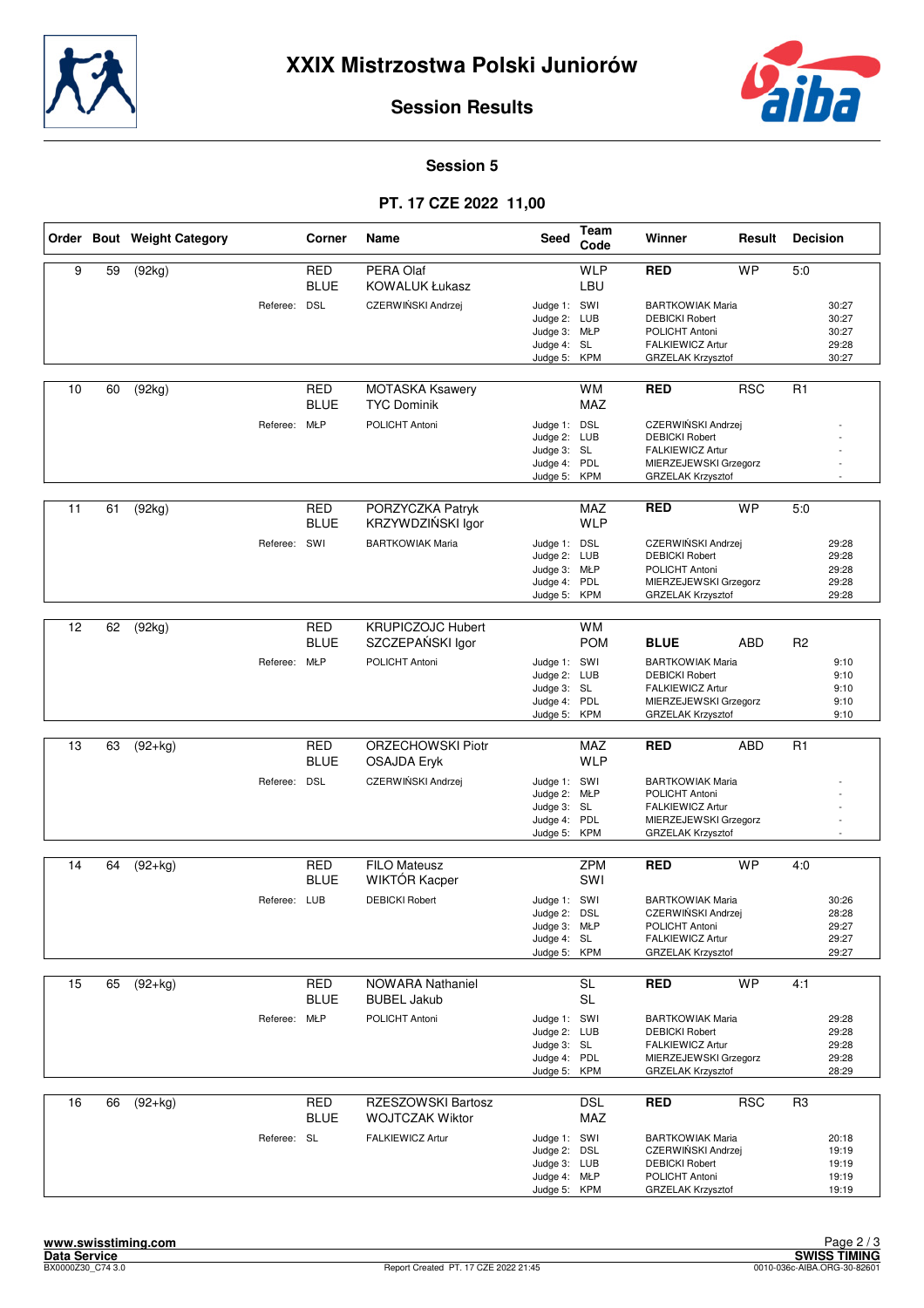



LEGEND<br>ABD

Abandon **Rn** Round number **RSC** Referee Stops Contest **WP** Win on points

**www.swisstiming.com Data Service SWISS TIMING**

8 Page 37 3.<br>SWISS TIMING<br>0010-036c-AIBA.ORG-30-82601 0010-036c-AIBA.ORG-30-82601 0010-036c-AIBA.ORG-30-82601 Page 3 / 3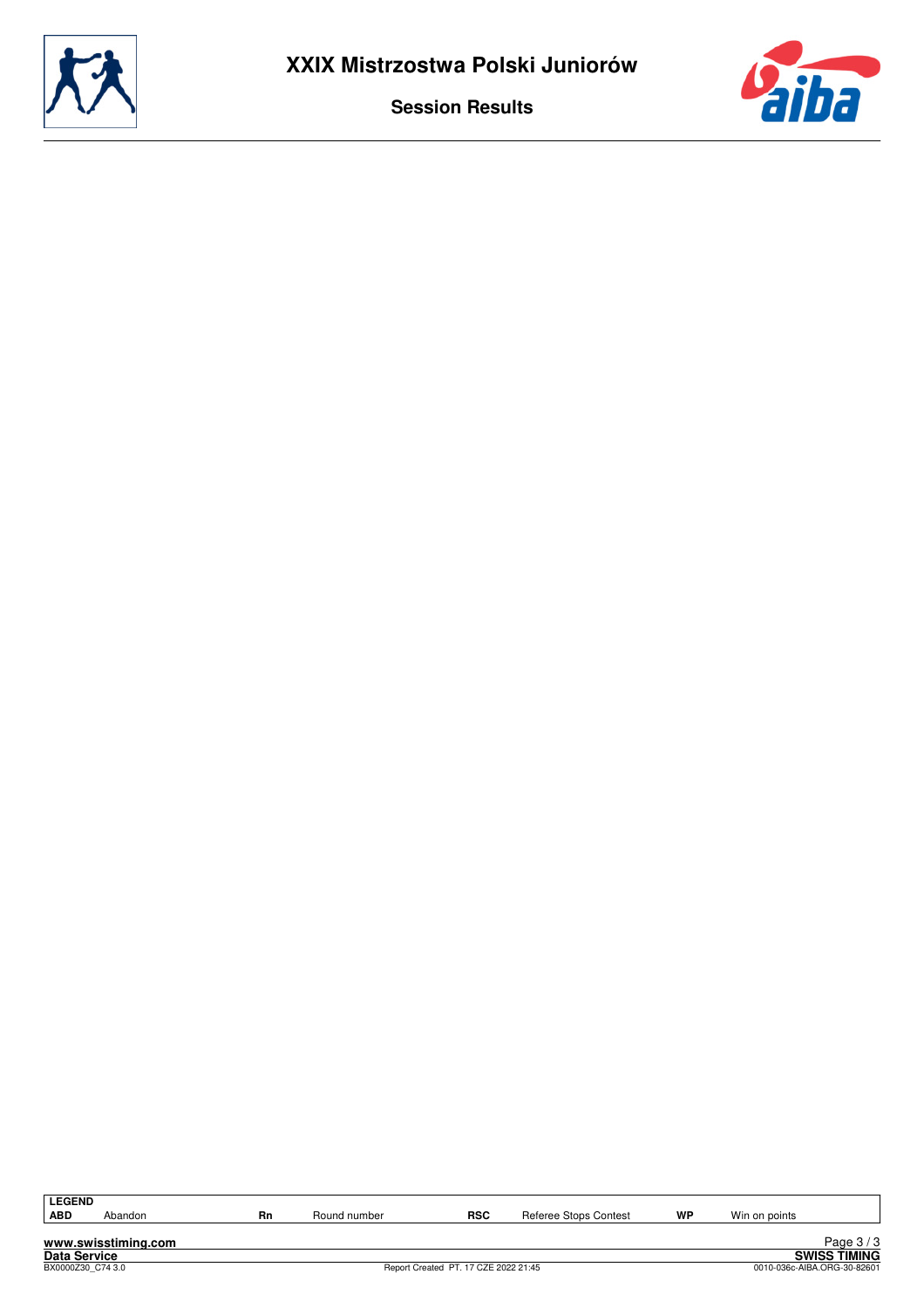



### **Session 6**

## **PT. 17 CZE 2022 17,00**

|                |    | Order Bout Weight Category |              | Corner                    | Name                                              | Seed                                                                         | Team<br>Code            | Winner                                                                                                               | Result       | <b>Decision</b> |                                           |
|----------------|----|----------------------------|--------------|---------------------------|---------------------------------------------------|------------------------------------------------------------------------------|-------------------------|----------------------------------------------------------------------------------------------------------------------|--------------|-----------------|-------------------------------------------|
| $\mathbf{1}$   | 67 | (51kg)                     |              | <b>RED</b><br><b>BLUE</b> | <b>PAWLIK Nikolas</b><br><b>BINKOWSKI Pawel</b>   |                                                                              | <b>SL</b><br><b>ZPM</b> | <b>RED</b>                                                                                                           | <b>WP</b>    | 5.0             |                                           |
|                |    |                            | Referee: MŁP |                           | POLICHT Antoni                                    | Judge 1: SWI<br>Judge 2: DSL<br>Judge 3: LUB<br>Judge 4: PDL<br>Judge 5: KPM |                         | <b>BARTKOWIAK Maria</b><br>CZERWIŃSKI Andrzej<br><b>DEBICKI Robert</b><br>MIERZEJEWSKI Grzegorz<br>GRZELAK Krzysztof |              |                 | 30:27<br>30:27<br>30:27<br>29:28<br>30:27 |
| $\overline{2}$ | 68 | (51kg)                     |              | RED<br><b>BLUE</b>        | <b>KAWULOK Sebastian</b><br><b>JADŁOWSKI Alan</b> |                                                                              | <b>SL</b><br><b>WLP</b> | <b>RED</b>                                                                                                           | ABD          | R <sub>2</sub>  |                                           |
|                |    |                            | Referee: DSL |                           | CZERWIŃSKI Andrzej                                | Judge 1: SWI<br>Judge 2: LUB<br>Judge 3: MŁP<br>Judge 4: PDL<br>Judge 5: KPM |                         | <b>BARTKOWIAK Maria</b><br><b>DEBICKI Robert</b><br>POLICHT Antoni<br>MIERZEJEWSKI Grzegorz<br>GRZELAK Krzysztof     |              |                 | 10:9<br>10:9<br>10:9<br>10:9<br>10:9      |
| 3              | 69 | (51kg)                     |              | <b>RED</b><br><b>BLUE</b> | SŁOMKA Kacper<br>CIESIELSKI Igor                  |                                                                              | <b>SL</b><br>LBU        | <b>RED</b>                                                                                                           | <b>WP</b>    | 5:0             |                                           |
|                |    |                            | Referee:     | SWI                       | <b>BARTKOWIAK Maria</b>                           | Judge 1: DSL<br>Judge 2: LUB<br>Judge 3: MŁP<br>Judge 4: SL<br>Judge 5:      | PDL                     | CZERWIŃSKI Andrzej<br><b>DEBICKI Robert</b><br>POLICHT Antoni<br>FALKIEWICZ Artur<br>MIERZEJEWSKI Grzegorz           |              |                 | 30:27<br>30:26<br>30:26<br>30:25<br>30:26 |
| 4              | 70 | (51kg)                     |              | <b>RED</b>                | <b>BONIECKI Patryk</b>                            |                                                                              | <b>PDL</b>              | <b>RED</b>                                                                                                           | <b>WP</b>    | 3:2             |                                           |
|                |    |                            | Referee: SL  | BLUE                      | <b>JODKO Mateusz</b><br><b>FALKIEWICZ Artur</b>   | Judge 1: SWI<br>Judge 2:<br>Judge 3: LUB<br>Judge 4: MŁP<br>Judge 5: KPM     | <b>WM</b><br>DSL        | <b>BARTKOWIAK Maria</b><br>CZERWIŃSKI Andrzej<br><b>DEBICKI Robert</b><br>POLICHT Antoni<br>GRZELAK Krzysztof        |              |                 | 27:30<br>29:28<br>28:29<br>30:27<br>30:27 |
|                |    |                            |              |                           |                                                   |                                                                              |                         |                                                                                                                      |              |                 |                                           |
| 5              | 71 | (63, 5kg)                  |              | <b>RED</b><br><b>BLUE</b> | <b>SZOT Oliwier</b><br><b>BLASZCZAK Szymon</b>    |                                                                              | <b>SL</b><br><b>PKR</b> | <b>RED</b>                                                                                                           | <b>WP</b>    | 5:0             |                                           |
|                |    |                            | Referee: LUB |                           | <b>DEBICKI Robert</b>                             | Judge 1: SWI<br>Judge 2: DSL<br>Judge 3: MŁP<br>Judge 4: PDL<br>Judge 5:     | <b>KPM</b>              | <b>BARTKOWIAK Maria</b><br>CZERWIŃSKI Andrzej<br>POLICHT Antoni<br>MIERZEJEWSKI Grzegorz<br>GRZELAK Krzysztof        |              |                 | 30:25<br>30:27<br>30:27<br>30:27<br>30:26 |
| 6              | 72 | (63, 5kg)                  |              | <b>RED</b>                | <b>BRYCKI Dawid</b>                               |                                                                              | <b>DSL</b>              | <b>RED</b>                                                                                                           | <b>WP</b>    | 5.0             |                                           |
|                |    |                            |              | <b>BLUE</b>               | <b>GOLETS Roman</b>                               |                                                                              | <b>PKR</b>              |                                                                                                                      |              |                 |                                           |
|                |    |                            | Referee: PDL |                           | MIERZEJEWSKI Grzegorz                             | Judge 1: SWI<br>Judge 2: LUB<br>Judge 3: MŁP<br>Judge 4: SL<br>Judge 5: KPM  |                         | <b>BARTKOWIAK Maria</b><br><b>DEBICKI Robert</b><br>POLICHT Antoni<br>FALKIEWICZ Artur<br>GRZELAK Krzysztof          |              |                 | 30:27<br>30:27<br>30:27<br>30:27<br>30:27 |
| $\overline{7}$ | 73 | (63, 5kg)                  |              | RED                       | ROSKOWICZ Bartlomiej                              |                                                                              | MAZ                     | <b>RED</b>                                                                                                           | <b>WP</b>    | 5:0             |                                           |
|                |    |                            |              | <b>BLUE</b>               | <b>ADEREK Cezary</b>                              |                                                                              | MAZ                     |                                                                                                                      |              |                 |                                           |
|                |    |                            | Referee: KPM |                           | <b>GRZELAK Krzysztof</b>                          | Judge 1: SWI<br>Judge 2: DSL<br>Judge 3: LUB<br>Judge 4: MŁP<br>Judge 5:     | PDL                     | <b>BARTKOWIAK Maria</b><br>CZERWIŃSKI Andrzej<br><b>DEBICKI Robert</b><br>POLICHT Antoni<br>MIERZEJEWSKI Grzegorz    |              |                 | 30:27<br>30:27<br>30:27<br>30:27<br>30:27 |
| 8              | 74 | (63, 5kg)                  |              | <b>RED</b><br><b>BLUE</b> | <b>PRENTKI Kacper</b><br><b>TARGIEL Jacek</b>     |                                                                              | <b>WLP</b><br>SL        | <b>BLUE</b>                                                                                                          | <b>RSC-I</b> | R1              |                                           |
|                |    |                            | Referee: SWI |                           | <b>BARTKOWIAK Maria</b>                           | Judge 1: DSL<br>Judge 2: LUB<br>Judge 3: MŁP<br>Judge 4: PDL<br>Judge 5: KPM |                         | CZERWIŃSKI Andrzej<br><b>DEBICKI Robert</b><br>POLICHT Antoni<br>MIERZEJEWSKI Grzegorz<br>GRZELAK Krzysztof          |              |                 |                                           |